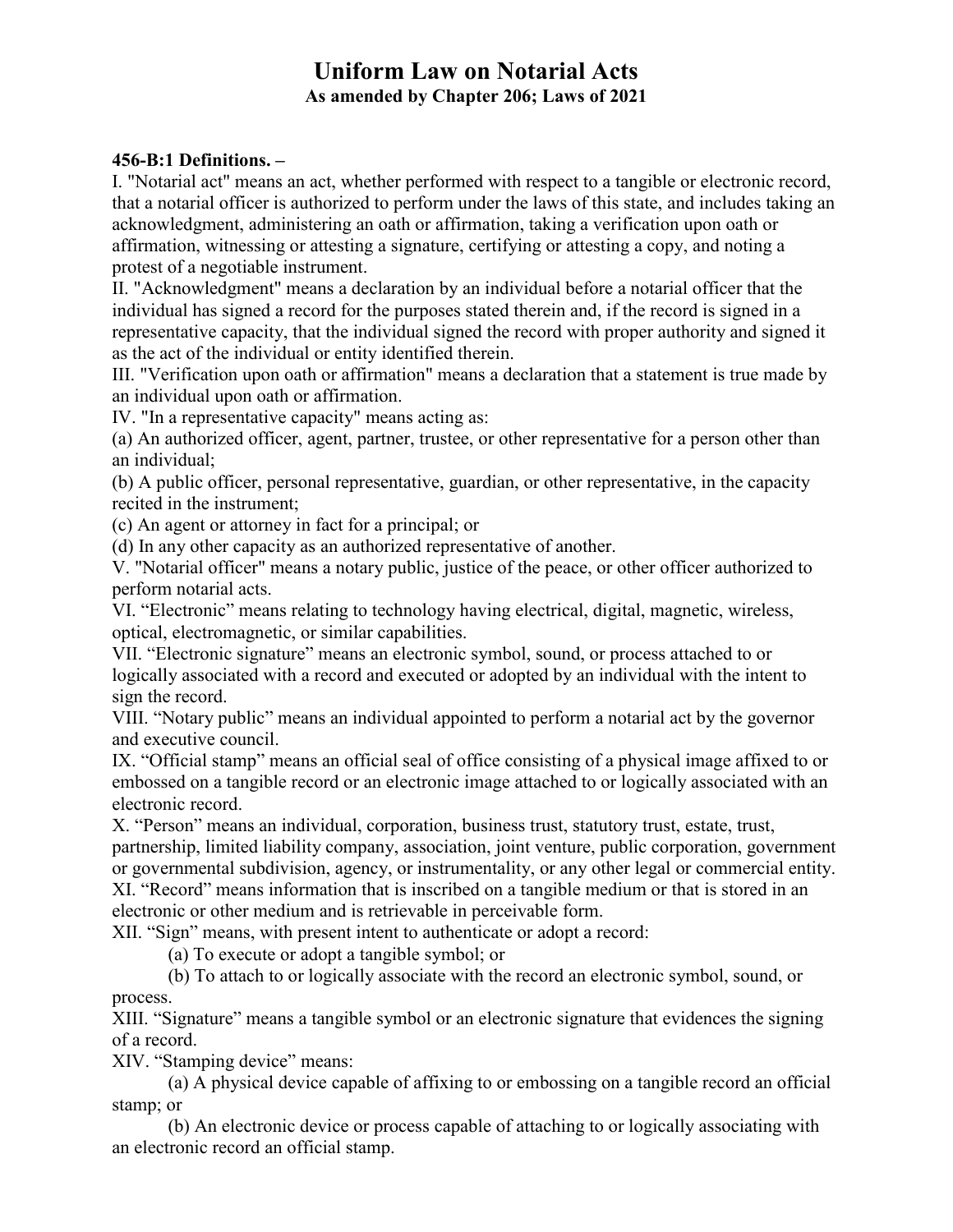XV. "State" means a state of the United States, the District of Columbia, Puerto Rico, the United States Virgin Islands, or any territory or insular possession subject to the jurisdiction of the United States.

## **456-B:2 Notarial Acts. –**

I. In taking an acknowledgment, the notarial officer must determine, either from personal knowledge or from satisfactory evidence, that the individual appearing before the officer and making the acknowledgment has the identity claimed and that the signature on the instrument is the signature of the individual.

II. In taking a verification upon oath or affirmation, the notarial officer must determine, either from personal knowledge or from satisfactory evidence, that the individual appearing before the officer and making the verification has the identity claimed and that the signature on the statement verified is the signature of the individual.

III. In witnessing or attesting a signature the notarial officer must determine, either from personal knowledge or from satisfactory evidence, that the individual appearing before the officer and signing the record has the identity claimed.

IV. In certifying or attesting a copy of a record or other item that was copied, the notarial officer must determine that the proffered copy is a full, true, and accurate transcription or reproduction of the record or item.

V. In making or noting a protest of a negotiable instrument the notarial officer must determine the matters set forth in RSA 382-A:3-505.

VI. A notarial officer may certify that a tangible copy of an electronic record is an accurate copy of the electronic record.

VII. (a) For the purposes of this section, but only in the context of executing an estate planning instrument such as a will or estate planning trust, the requirement that a person appear before a notarial officer at the time of the notarial act is satisfied if the notarial officer is:

(1) The attorney, licensed to practice law in New Hampshire and in good standing, who drafted the estate planning instrument;

(2) Another attorney licensed to practice law in New Hampshire and in good standing, under the drafting attorney's supervision; or

(3) A paralegal under the supervision of either such attorney; and

(b) The person and the notarial officer can communicate simultaneously by sight and sound through an electronic device or process at the time of the notarial act.

(c) This paragraph shall apply only to notarial acts performed on or after March 23, 2020. In addition, a notarial act performed in compliance with emergency order #11 pursuant to executive order 2020-04 from its effective date through the date of its expiration is valid.

**456-B:2-a Personal Appearance Required**. If a notarial act relates to a statement made in or a signature executed on a record, the individual making the statement or executing the signature shall appear personally before the notarial officer.

**456-B:2-b Identification of Individual**. I. A notarial officer has personal knowledge of the identity of an individual appearing before the officer if the individual is personally known to the officer through dealings sufficient to provide reasonable certainty that the individual has the identity claimed.

II. A notarial officer has satisfactory evidence of the identity of an individual appearing before the officer if the officer can identify the individual:

(a) By means of:

(1) A passport, driver's license, or government issued nondriver identification card, which is current and unexpired; or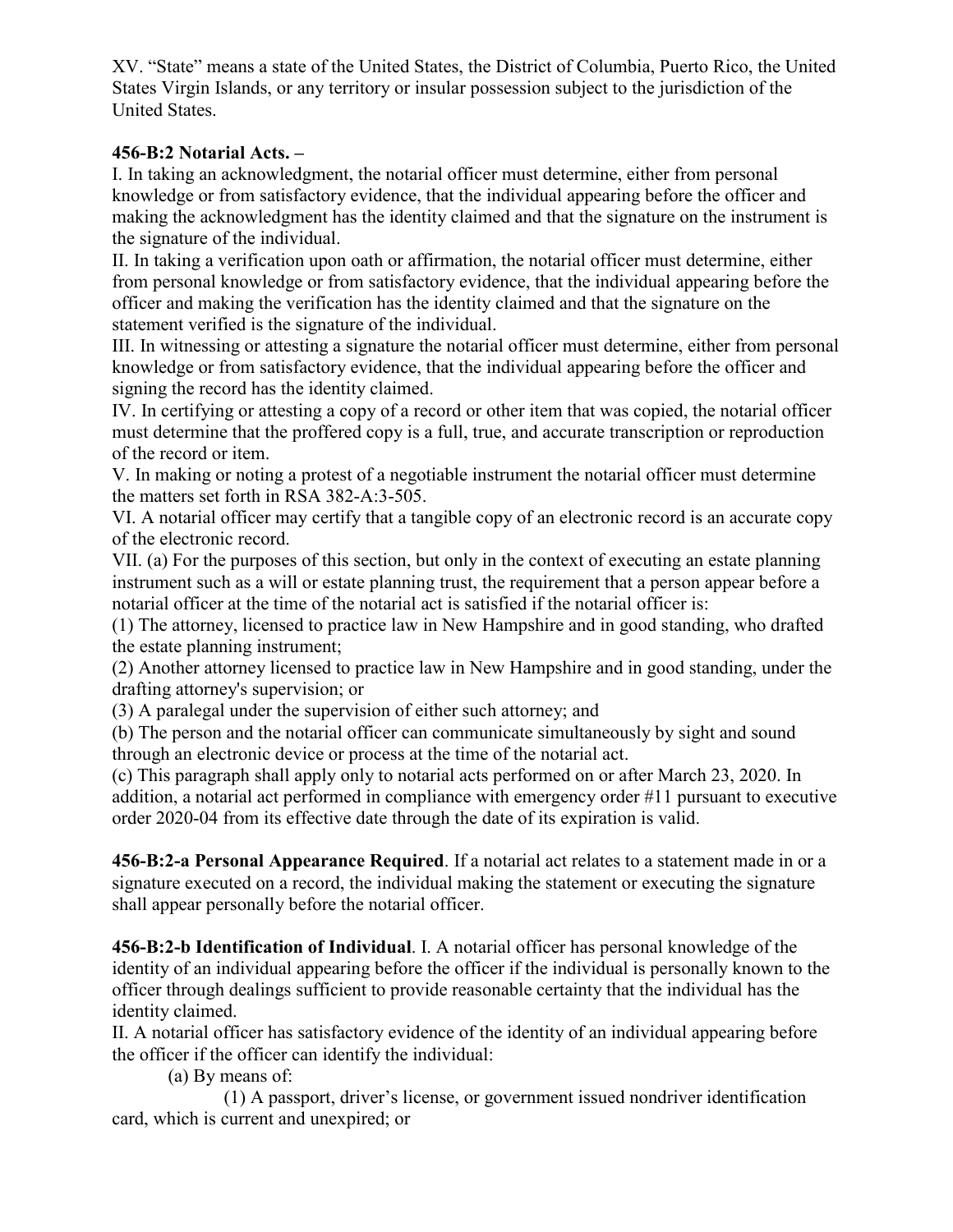(2) Another form of government identification issued to an individual, which is current and unexpired, contains the signature or a photograph of the individual, and is satisfactory to the officer; or

(b) By a verification upon oath or affirmation of a credible witness personally appearing before the officer and known to the officer or whom the officer can identify on the basis of a passport, driver's license, or government issued nondriver identification card, which is current and unexpired.

III. A notarial officer may require an individual to provide additional information or identification credentials necessary to assure the officer or the identity of the individual.

## **456-B:3 Notarial Acts in This State. –**

I. A notarial act may be performed within this state by the following persons:

(a) A notary public of this state;

(b) A judge, marital master, clerk, deputy clerk, register of probate, or deputy register of probate of any court of this state; or

(c) A justice of the peace of this state.

II. Notarial acts performed within this state under federal authority as provided in RSA 456-B:5 have the same effect as if performed by a notarial officer of this state.

III. The signature, embossed official seal or the legible imprint of an electronic or rubber official stamp stating the name of the notary, and the words "notary public, New Hampshire" and the expiration date of the notary public's commission of a person performing a notarial act or for a justice of the peace the name of the justice and the expiration date of his or her commission typed, printed, or stamped on the document are prima facie evidence that the signature is genuine and that the person holds the designated title.

IV. Any person admitted to the practice of law in this state may administer an oath or affirmation for the purpose of taking oral testimony.

## **456-B:4 Notarial Acts in Other Jurisdictions of the United States. –**

I. A notarial act has the same effect under the law of this state as if performed by a notarial officer of this state, if performed in another state, commonwealth, territory, district, or possession of the United States by any of the following persons:

(a) A notary public of that jurisdiction;

(b) A judge, clerk, or deputy clerk of a court of that jurisdiction; or

(c) Any other person authorized by the law of that jurisdiction to perform notarial acts.

II. Notarial acts performed in other jurisdictions of the United States under federal authority as provided in RSA 456-B:5 have the same effect as if performed by a notarial officer of this state. III. The signature and title of a person performing a notarial act are prima facie evidence that the signature is genuine and that the person holds the designated title.

IV. The signature and indicated title of an officer listed in subparagraphs I(a) or (b) conclusively establishes the authority of a holder of that title to perform a notarial act.

## **456-B:5 Notarial Acts Under Federal Authority. –**

I. A notarial act has the same effect under the law of this state as if performed by a notarial officer of this state if performed anywhere by any of the following persons under authority granted by the law of the United States:

(a) A judge, clerk, or deputy clerk of a court;

(b) A commissioned officer on active duty in the military service of the United States;

(c) An officer of the foreign service or consular officer of the United States; or

(d) Any other person authorized by federal law to perform notarial acts.

II. The signature and title of a person performing a notarial act are prima facie evidence that the signature is genuine and that the person holds the designated title.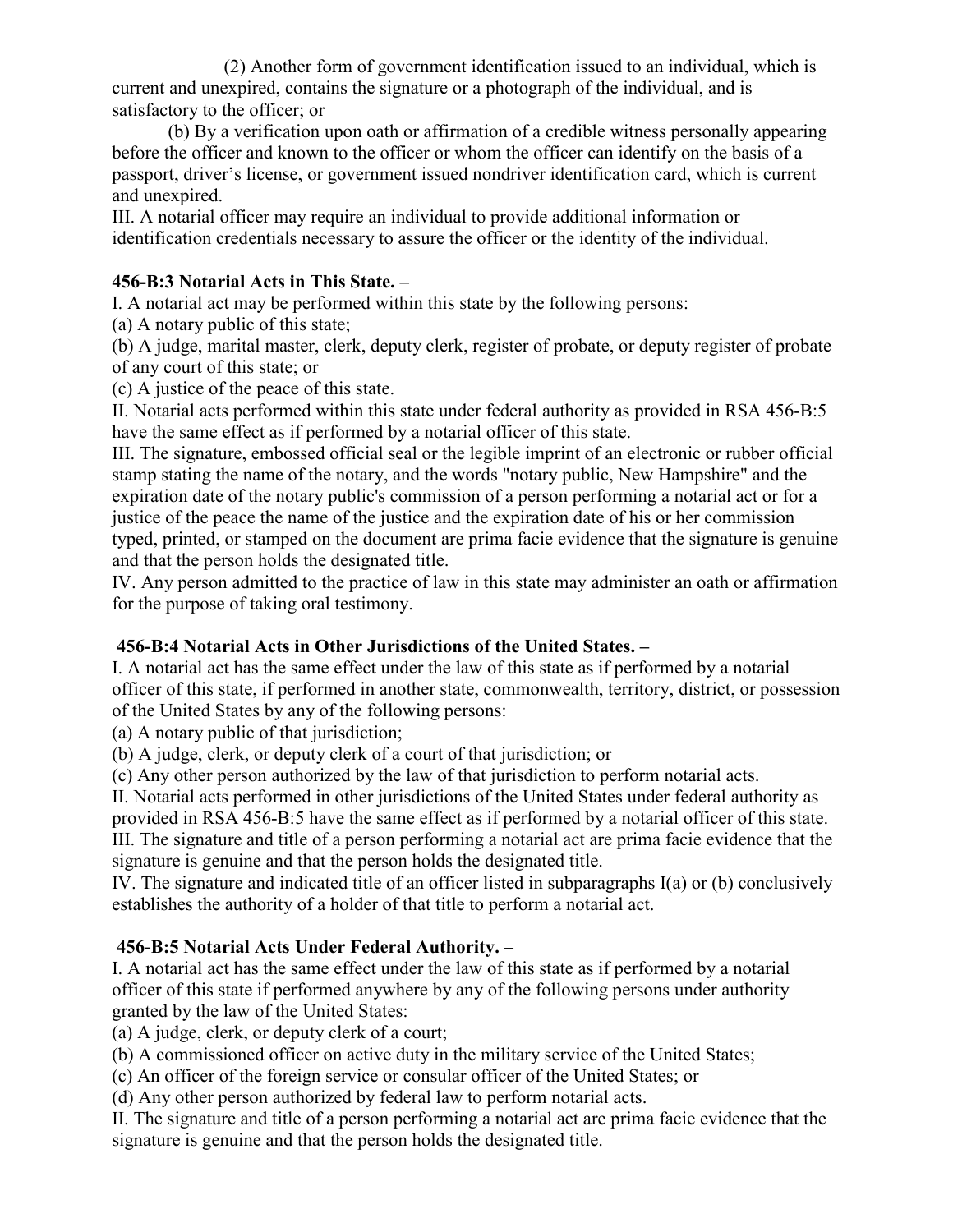III. The signature and indicated title of an officer listed in subparagraphs  $I(a)$ ,  $(b)$ , or  $(c)$ conclusively establishes the authority of a holder of that title to perform a notarial act.

#### **456-B:6 Foreign Notarial Acts. –**

I. A notarial act has the same effect under the law of this state as if performed by a notarial officer of this state if performed within the jurisdiction of and under authority of a foreign nation or its constituent units or a multi-national or international organization by any of the following persons:

(a) A notary public or notary;

(b) A judge, clerk, or deputy clerk of a court of record; or

(c) Any other person authorized by the law of that jurisdiction to perform notarial acts.

II. An "Apostille" in the form prescribed by the Hague Convention of October 5, 1961, conclusively establishes that the signature of the notarial officer is genuine and that the officer holds the indicated office.

III. A certificate by a foreign service or consular officer of the United States stationed in the nation under the jurisdiction of which the notarial act was performed, or a certificate by a foreign service or consular officer of that nation stationed in the United States, conclusively establishes any matter relating to the authenticity or validity of the notarial act set forth in the certificate. IV. An official stamp or seal of the person performing the notarial act is prima facie evidence that the signature is genuine and that the person holds the indicated title.

V. An official stamp or seal of an officer listed in subparagraph I(a) or (b) is prima facie evidence that a person with the indicated title has authority to perform notarial acts.

VI. If the title of office and indication of authority to perform notarial acts appears either in a digest of foreign law or in a list customarily used as a source for that information, the authority of an officer with that title to perform notarial acts is conclusively established.

## **456-B:6-a Notarial Act Performed for Remotely Located Individual.**

I. In this section:

(a) "Communication Technology" means an electronic device or process that:

(1) Allows a notary public and a remotely located individual to communicate with each other simultaneously by sight and sound; and

(2) When necessary and consistent with other applicable law, facilitates communication with a remotely located individual who has a vision, hearing or speech impairment.

(b) "Foreign state" means a jurisdiction other than the United States, a state, or a federally recognized Indian tribe.

(c) "Identity proofing" means a process or service by which a third person provides a notary public with a means to verify the identity of a remotely located individual by a review of personal information from public or private data sources.

(d) "Outside the United States" means a location outside the geographic boundaries of the United State, Puerto Rico, the United States Virgin Islands, and any territory, insular possession, or other location subject to the jurisdiction of the United States.

(e) "Remotely located individual" means an individual who is not in the physical presence of the notary public who performs a notarial act under paragraph III.

II. A remotely located individual may comply with RSA 456-B:2-a, and any other requirement under the law of this state to appear before or be in the presence of a notary public at the time of a notarial act, by using communication technology to appear before a notary public.

III. A notary public located in this state may perform a notarial act using communication technology for a remotely located individual if:

(a) The notary public:

(1) Has personal knowledge under RSA 456-B:2-a, I, of the identity of the individual;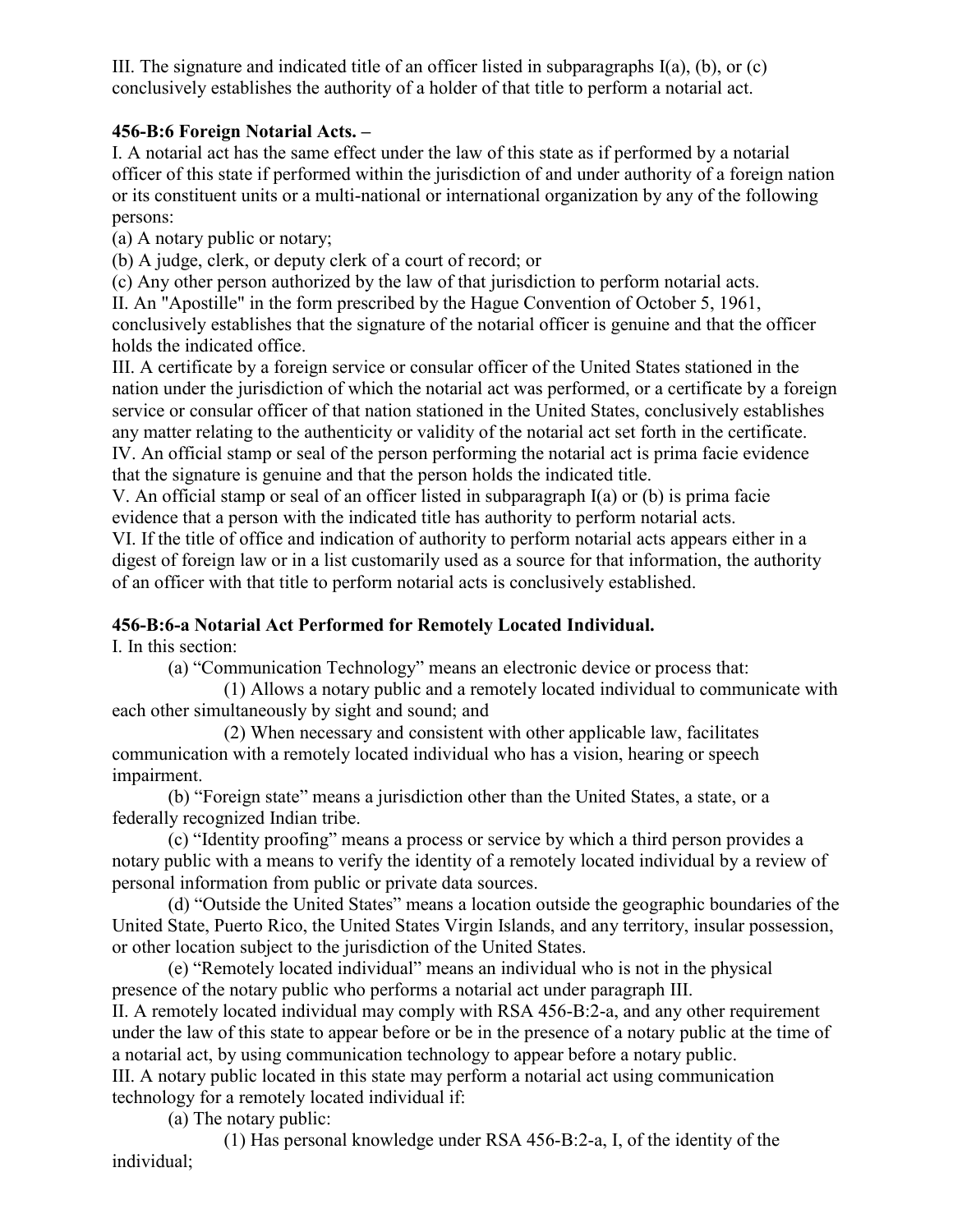(2) Has satisfactory evidence of the identity of the remotely located individual by oath or affirmation from a credible witness appearing before the notary public under RSA 456- B:2-b, II, or this section; or

(3) Has obtained satisfactory evidence of the identity of the remotely located individual by using at least 2 different types of identity proofing;

(b) The notary public is able reasonably to confirm that a record before the notary public is the same record in which the remotely located individual made a statement or on which the individual executed a signature;

(c) The notary public, or a person acting on behalf of the notary public, creates an audiovisual recording of the performance of the notarial act; and

(d) For a remotely located individual located outside the United States:

(1) The record:

(A) Is to be filed with or relates to a matter before a public official or court, governmental entity, or other entity subject to the jurisdiction of the United States; or

(B) Involves property located in the territorial jurisdiction of the United States or involves a transaction substantially connected with the United States; and

(2) The act of making the statement or signing the record is not prohibited by the foreign state in which the remotely located individual is located.

IV. If a notarial act is performed under this section, the certificate of notarial act required by RSA 456-B:7 and the short-form certificate provided in RSA 456-B:8 must indicate that the notarial act was performed using communication technology.

V. A short-form certificate provided in RSA 456-B:8 for a notarial act subject to this section is sufficient if it:

(a) Complies with rules adopted under subparagraph VIII(a); or

(b) Is in the form provided in RSA 456:B-8 and contains a statement substantially as follows: "This notarial act involved the use of communication technology."

VI. A notary public, a guardian, conservator, or agent of a notary public, or a personal representative of a deceased notary public shall retain the audio-visual recording created under subparagraph  $III(c)$  or cause the recording to be retained by a repository designated by or on behalf of the person required to retain the recording. Unless a different period is required by rule adopted under subparagraph VIII(d), the recording must be retained for a period of at least 10 years after the recording is made.

VII. Before a notary public performs the notary public's initial notarial act under this section, the notary public must notify the secretary of state that the notary public will be performing notarial acts with respect to remotely located individuals and identify the technologies the notary public intends to use. If the secretary of state has established standards under paragraph VIII and RSA 456-B:IV, for approval of communication technology or identity proofing, the communication technology and identity proofing must conform to the standards.

VIII. In addition to adopting rules under RSA 456-B:8-b, IV, the secretary may adopt rules under RSA 651-A regarding performance of a notarial act under this section. The rules may:

(a) Prescribe the means of performing a notarial act involving a remotely located individual using communication technology;

(b) Establish standards for communication technology and identity proofing:

(c) Establish requirements or procedures to approve providers of communication technology and the process of identity proofing; and

(d) Establish standards and a period for the retention of an audio-visual recording created under subparagraph III(c).

IX. Before adopting, amending, or repealing a rule governing performance of a notarial act with respect to a remotely located individual, the secretary of state must consider:

(a) The most recent standards regarding the performance of a notarial act with respect to a remotely located individual promulgated by national standard-setting organizations and the recommendations of the National Association of Secretaries of State.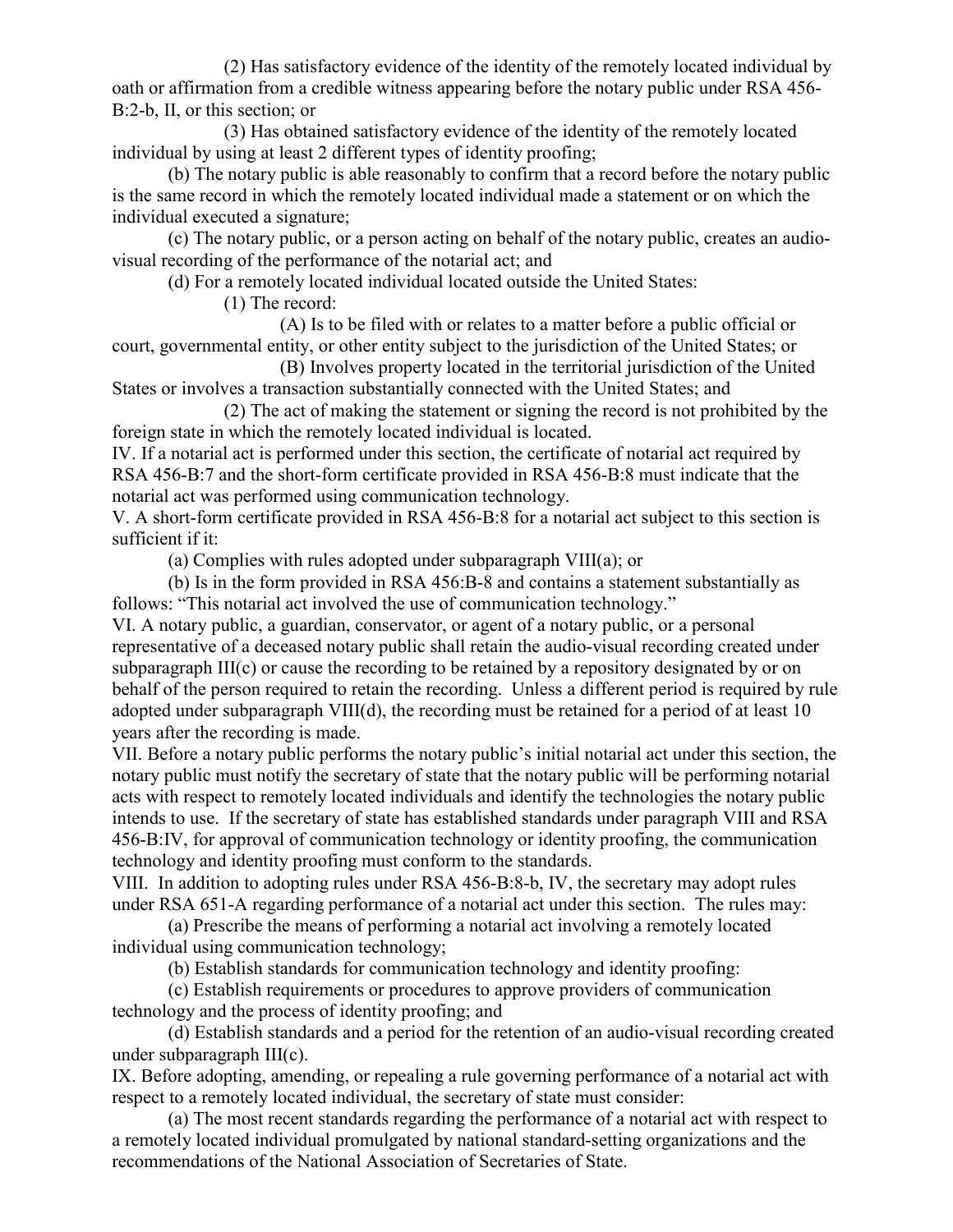(b) Standards, practices, and customs of other jurisdictions that have laws substantially similar to this section; and

(c) The views of governmental officials and entities and other interested parties. X. Unless the secretary of state has adopted a rule establishing standards for identity proofing under subparagraph VIII(b), a notary public shall comply with the credential analysis and authentication provisions of the Standards for Remote Online Notarization (Version 1) adopted by The Mortgage Industry Standards Maintenance Organization on August 28, 2019. Compliance with this paragraph satisfies the requirement of using at least 2 different types of identity proofing when performing a notarial act for a remotely located individual under this section.

## **456-B:7 Certificate of Notarial Acts. –**

I. A notarial act must be evidenced by a certificate signed and dated by a notarial officer. The certificate must include identification of the jurisdiction in which the notarial act is performed and the title of the office of the notarial officer and may include the official stamp or seal of office. If the officer is a notary public, the certificate must also indicate the date of expiration, if any, of the commission of office, but omission of that information may subsequently be corrected. If the officer is a commissioned officer on active duty in the military service of the United States, it must also include the officer's rank.

II. A certificate of a notarial act is sufficient if it meets the requirements of paragraph I and it: (a) Is in the short form set forth in RSA 456-B:8;

(b) Is in a form otherwise prescribed by the law of this state;

(c) Is in a form prescribed by the laws or regulations applicable in the place in which the notarial act was performed; or

(d) Sets forth the actions of the notarial officer and those are sufficient to meet the requirements of the designated notarial act.

III. By executing a certificate of a notarial act, the notarial officer certifies that the officer has made the determinations required by RSA 456-B:2.

#### **456-B:8 Short Forms. –**

The following short form certificates of notarial acts are sufficient for the purposes indicated, if completed with the information required by RSA 456-B:7, I:

I. For an acknowledgment in an individual capacity:

State of

(County) of

This instrument was acknowledged before me on (date) by (name(s) of person(s))

\_\_\_\_\_\_\_\_\_\_\_\_\_\_\_\_\_\_\_\_\_\_\_\_\_\_\_ (Signature of notarial officer) (Seal, if any)

\_\_\_\_\_\_\_\_\_\_\_\_\_\_\_\_\_\_\_\_\_\_\_\_\_\_\_ Title (and Rank) [My commission expires:  $\qquad$  ] II. For an acknowledgment in a representative capacity: State of \_\_\_\_\_\_\_\_\_\_\_\_\_\_\_\_\_\_\_\_\_\_\_ (County) of

This instrument was acknowledged before me on (date) by (name(s) of person(s)) as (type of authority, e.g., officer, trustee, etc.) of (name of party on behalf of whom instrument was executed).

(Signature of notarial officer) (Seal, if any)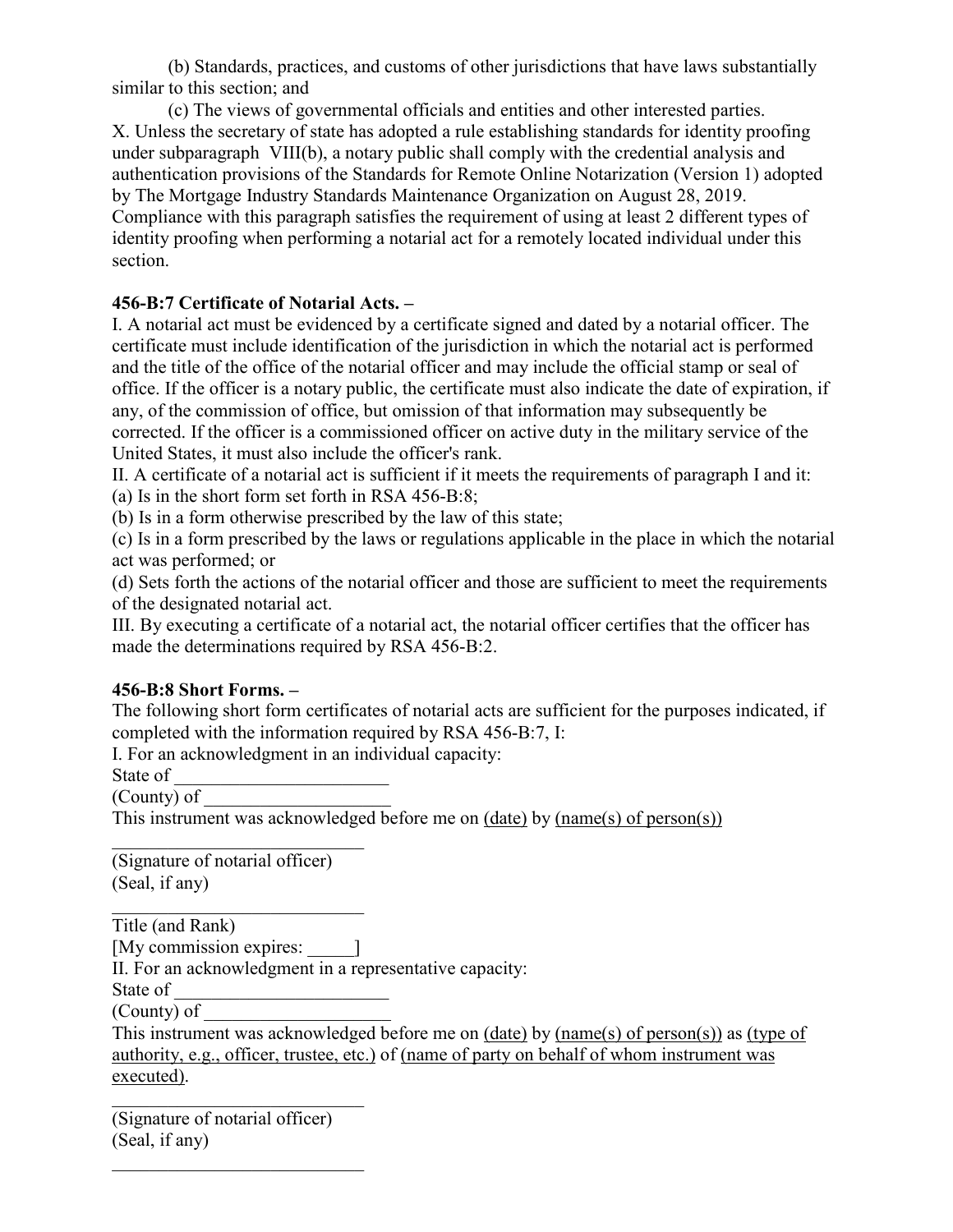Title (and Rank) [My commission expires: \_\_\_\_\_] III. For a verification upon oath or affirmation: State of \_\_\_\_\_\_\_\_\_\_\_\_\_\_\_\_\_\_\_\_\_\_\_ (County) of Signed and sworn to (or affirmed) before me on (date) by (name(s) of person(s) making statement). \_\_\_\_\_\_\_\_\_\_\_\_\_\_\_\_\_\_\_\_\_\_\_\_\_\_\_ (Signature of notarial officer) (Seal, if any) Title (and Rank) [My commission expires:  $\Box$ ] IV. For witnessing or attesting a signature: State of \_\_\_\_\_\_\_\_\_\_\_\_\_\_\_\_\_\_\_\_\_\_\_ (County) of Signed or attested before me on (date) by (name(s) of person(s)). \_\_\_\_\_\_\_\_\_\_\_\_\_\_\_\_\_\_\_\_\_\_\_\_\_\_\_ (Signature of notarial officer) (Seal, if any) Title (and Rank) [My commission expires:  $\Box$ ] V. For attestation of a copy of a document: State of \_\_\_\_\_\_\_\_\_\_\_\_\_\_\_\_\_\_\_\_\_\_\_ (County) of I certify that this is a true and correct copy of a document in the possession of  $\mathcal{L}_\text{max}$  , where  $\mathcal{L}_\text{max}$ Dated  $\Box$ \_\_\_\_\_\_\_\_\_\_\_\_\_\_\_\_\_\_\_\_\_\_\_\_\_\_\_ (Signature of notarial officer) (Seal, if any)

| Title (and Rank)        |  |
|-------------------------|--|
| [My commission expires: |  |

\_\_\_\_\_\_\_\_\_\_\_\_\_\_\_\_\_\_\_\_\_\_\_\_\_\_\_

| VI. For certifying a tangible copy of an electronic record:                                          |                |
|------------------------------------------------------------------------------------------------------|----------------|
| State of                                                                                             |                |
| (County) of                                                                                          |                |
| I certify that this record is a true and correct copy of an electronic record printed by me or under |                |
| my supervision.                                                                                      |                |
| Dated                                                                                                |                |
| Signature of Notarial Officer                                                                        | (Seal, if any) |
| Title (and Rank)                                                                                     |                |
| [My commission expires:                                                                              |                |

#### **456-B:8-a Official Stamp; Stamping Device.**

I. The electronic or rubber official stamp of a notary public shall:

(a) Include the information required by RSA 455:3; and

(b) Be capable of being copied together with the record to which it is affected or attached or with which it is logically associated.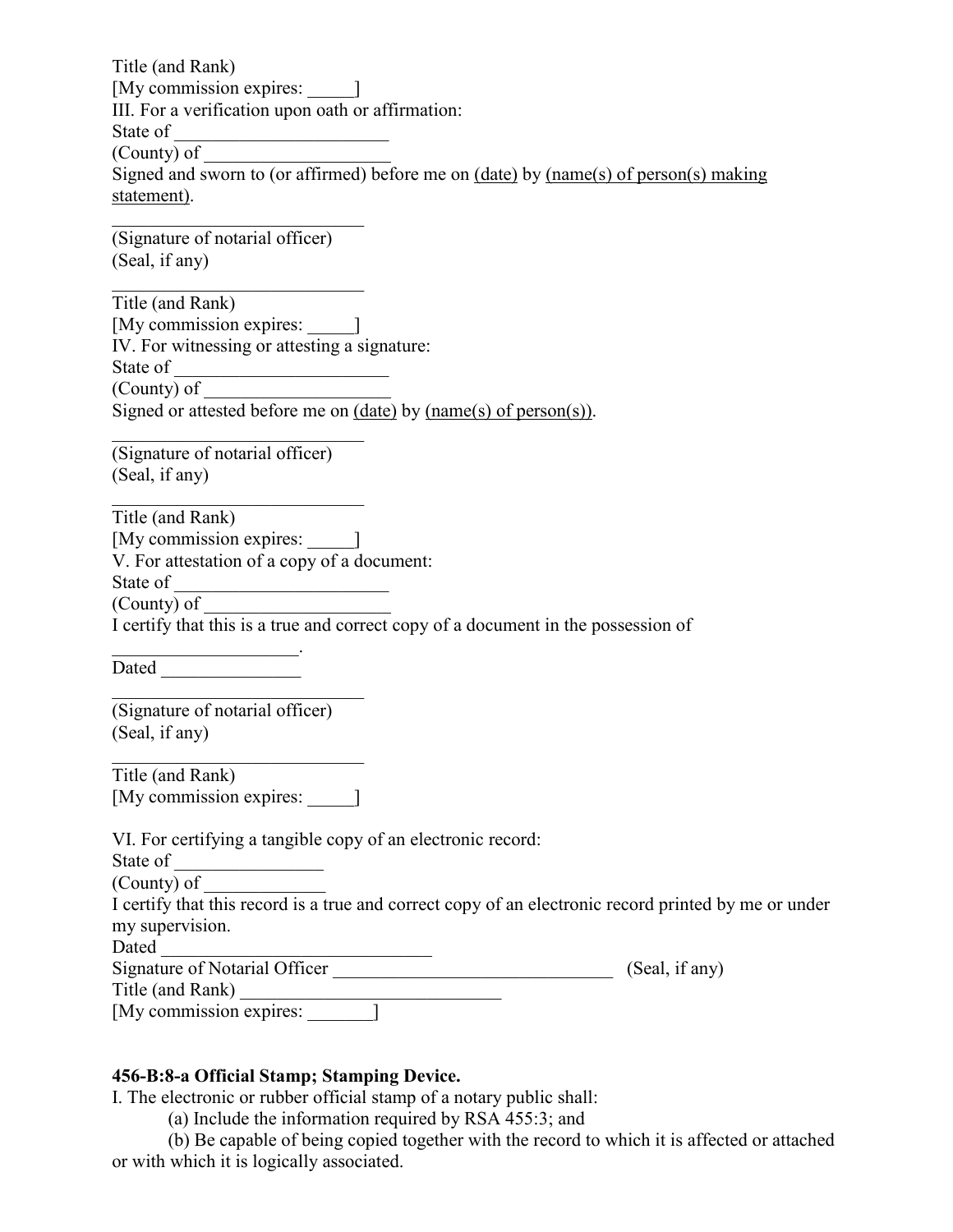II. A notary public is responsible for the security of the notary public's stamping device and may not allow another individual to use the device to perform a notarial act. On resignation from, or the revocation or expiration of, the notary public's commission, or on the expiration of the date set forth in the stamping device, if any, the notary public shall disable the stamping device by destroying, defacing, damaging, erasing, or securing it against use in a manner that renders it unusable. On the death or adjudication of incompetency of a notary public, the notary public's personal representative or guardian or any other person knowingly in possession of the stamping device shall render it unusable by destroying, defacing, damaging, erasing, or securing it against use in a manner that renders it unusable.

III. If a notary public's stamping device is lost or stolen, the notary public or the notary public's personal representative or guardian shall notify promptly the secretary of state on discovering that the device is lost or stolen.

#### **456-B:8-b Notification Regarding Performance of Notarial Act on Electronic Record; Selection of Technology; Rules**.

I. A notary public may select one or more tamper-evident technologies to perform notarial acts with respect to electronic records. A person may not require a notary public to perform a notarial act with respect to an electronic record with a technology that the notary public has not selected. II. Before a notary public performs the notary public's notarial act with respect to an electronic record, a notary public shall notify the secretary of state that the notary public will be performing notarial acts with respect to electronic records and identify the technology the notary public intends to use. If the secretary of state has established standards for approval of technology, the technology shall conform to the standards. If the technology conforms to the standards, the secretary of state shall approve the use of the technology.

III. The secretary of state may adopt rules under RSA 541-A to implement this chapter. Rules adopted regarding the performance of notarial acts with respect to electronic records may not require, or accord greater legal status or effect to, the implementation or application of a specific technology or technical specification.

IV. Unless the secretary of state has adopted a rule establishing standards for tamper-evident technology, a notary public shall attach or logically associate the notary public's official stamp to an electronic record by use of a digital certificate complying with the X.509 standard adopted by the International Telecommunication Union or a similar industry-standard technology.

#### **456-B:8-c Journal.**

I. A notary public shall maintain a journal in which the notary public chronicles all notarial acts the notary public performs with respect to a remotely located individual under RSA 456-B:6-a. The notary public shall retain the journal for 10 years after the performance of the last notarial act chronicled in the journal.

II. A journal may be created on a tangible medium or in an electronic format. A notary public shall maintain only one journal at a time to chronicle all notarial acts performed regarding tangible records and one or more journals to chronicle all notarial acts performed regarding electronic records. If a journal is maintained on a tangible medium, it shall be a permanent, bound register, with numbered pages. If the journal is maintained in an electronic format, it shall be in a permanent tamper-evident electronic format complying with the rules of the secretary of state.

III. An entry in a journal shall be made contemporaneously with performance of the notarial act and contain the following information:

(a) The date and time of the notarial act.

- (b) A description of the record, if any, and type of notarial act.
- (c) The full name and address of each individual for whom the notarial act is performed.
- (d) If identity of the individual is based on personal knowledge, a statement to that effect.